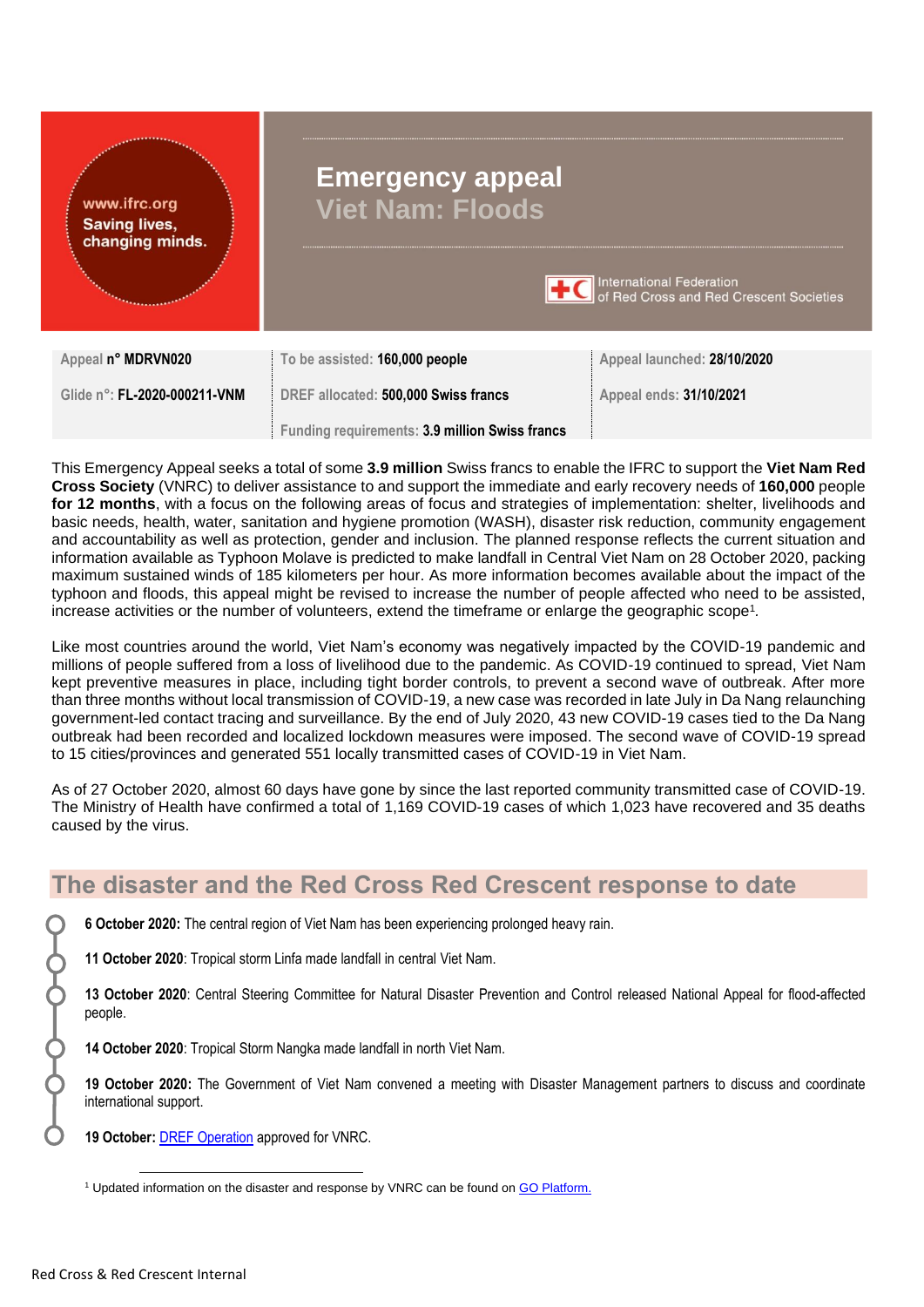**20 - 23 October 2020:** Three teams coordinated by Viet Nam Disaster Management Authority (VNDMA), conducted damage assessment and needs analysis in the provinces of Quang Binh, Quang Tri, Thua Thien Hue, Quang Nam, and Quang Ngai. VNRC were part of the assessment team.

VNDMA and UN Residence Coordinator convened a meeting with all partners to share the joint assessment team report findings and proposed plan of action to support affected population.

**28 October 2020:** Typhoon Molave predicted to hit central Viet Nam, packing maximum sustained winds of 185 kilometers per hour.

**28 October 2020**: IFRC issues Emergency Appeal for CHF 3.9 million Swiss francs to assist 160,000 people.

# **The operational strategy**

### **Situation Overview**

From 6 October 2020 the Central region of Viet Nam experienced prolonged, heavy rains that have caused severe and widespread flooding and landslides in eight provinces. This is due to the combination of numerous weather systems – the Inter Tropical Convergence Zone combining with cold air as well as tropical storms Linfa and Nangka. Tropical Storm Linfa made landfall in Quang Nam and Quang Ngai provinces in Central Viet Nam in the morning of 11 October 2020 while Tropical Storm Nangka made landfall in the morning of 14 October 2020 in the northern provinces of Viet Nam which brought along a further 300 – 450 millimeters of rain into the country. On 16 October 2020, another tropical depression (Tropical Depression INVEST 94W) made landfall in the central provinces of Viet Nam. The tropical depression had weakened into a low-pressure area and dissipated after landfall.

By 24 October 2020, 130 deaths were reported and a further 18 people were missing, according to the Viet Nam Disaster Management Authority (VNDMA). Over 310,000 houses have been flooded, affecting 1.3 million people. Authorities estimated that a total of seven million people have been exposed to the storms, and some five million people are likely to experience worsening conditions because of the flooding situation.



The boundaries and names shown and the designations used on this map do not imply official<br>endorsement or acceptance by the United Nations. Map created on 22 October, 2020

In the coming days more rainfall has been forecasted to hit the central region, while hydropower plants began releasing water from reservoirs. Typhoon Molave is predicted to make landfall on already-flooded regions of Viet Nam on 28 October 2020. Affected provinces include Nghe An, Ha Tinh, Quang Binh, Quang Tri, Thura Thien Hue, Da Nang, Quang Nam and Quang Ngai.

The Hieu River (Quang Tri), Bo River (Hue), Gianh River and Kien Giang River (Quang Binh) have reached historically high levels, and in some locations flood waters have exceeded the previous historical highs recorded in 1979 and 1999. VNDMA has reported that many areas in central Viet Nam recorded accumulated rainfall of more than 1,600 millimeters between 5 to 20 October 2020, with peaks of 2,400 millimeters in some locations over the same period.

The floods have caused significant damage to infrastructure including roads, schools, health centres and community facilities. It is reported that more than 360 schools have been flooded or damaged, as well as causing deaths to over two million livestock and lost or damaged of 30,000 hectares of agricultural production.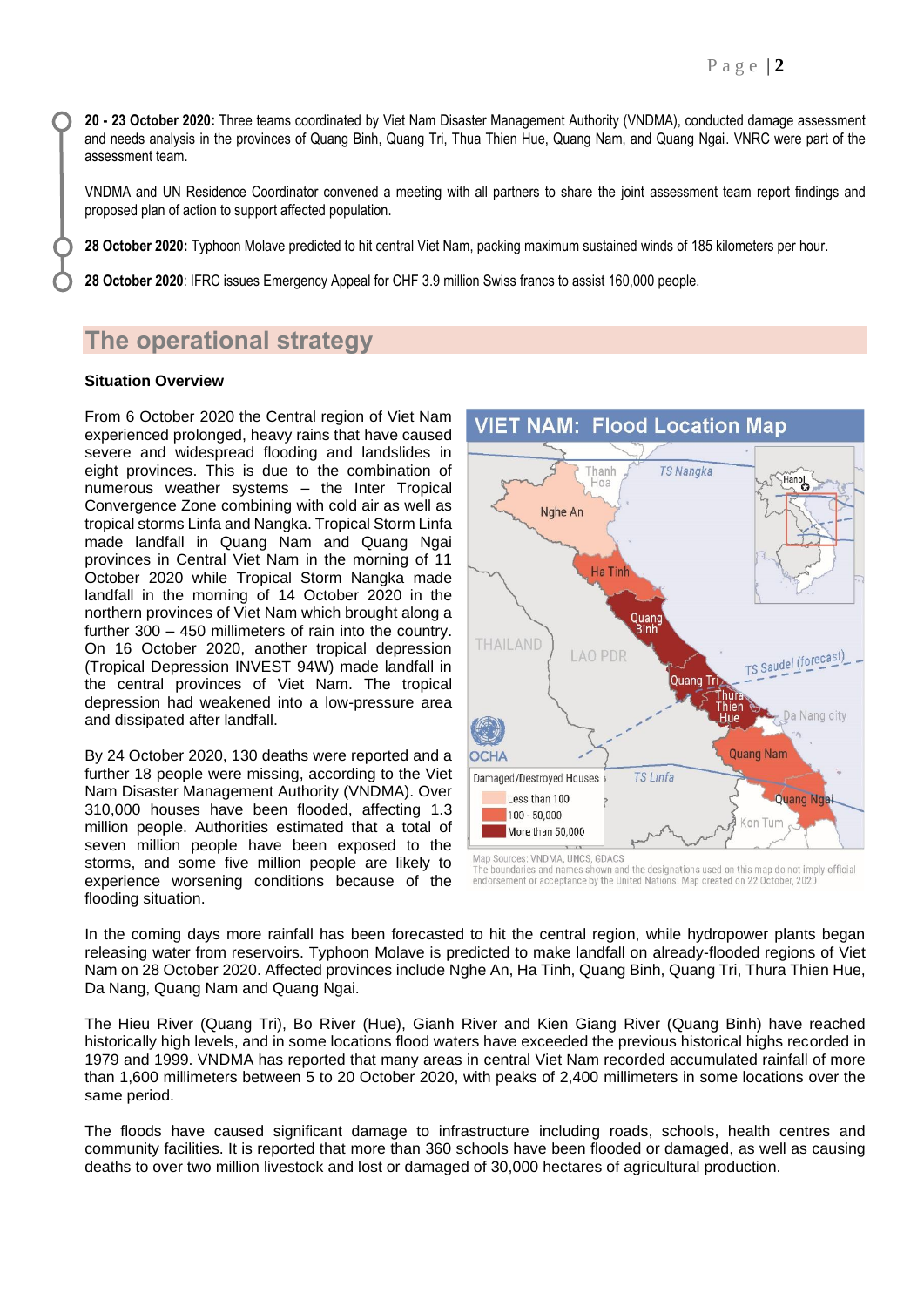#### **Summary of Red Cross response to date**

The VNRC coordinates closely with government counterparts through the National Society's membership of the National Steering Committee on Natural Disaster Prevention and Control. All VNRC's chapters in potentially affected areas are urged to work closely with the Steering Committee of Natural Disaster Prevention and Control, Search and Rescue at local levels. At the branch level, the National Society has been active in assisting with the dissemination of early warnings and evacuations. The VNRC immediately released emergency aid, including cash assistance (120 Swiss franc bereavement grant per deceased household member) and essential household items, including household kits and boxes of water purification sachets.

Relief efforts continued over the weekend of 11 to 12 October 2020, with VNRC's disaster response teams



Many houses were submerged in Le Thuy, Quang Binh province. (*Photo: VNDMA*)

deployed together with community-based volunteers and relief items. VNRC teams reached many affected communities by boat as many places had been cut off by flood waters. At least 2,390 household kits were distributed (840 kits in Quang Binh, 750 kits in Quang Tri, 300 kits in Thua Thien Hue, 200 kits in Quang Nam and 300 kits in Ha Tinh). The VNRC has moved its prepositioned stocks such as 6,250 household kits, 684 shelter tool kits and water purification tablet (WPT) to aid more people in these provinces.

National Disaster Response Teams (NDRTs) convened an urgent meeting with the participation of the IFRC Programme Coordinator from CCST Bangkok, Partner National Societies (American Red Cross, Swiss Red Cross and German Red Cross) and ICRC to update the situation and discuss response plan. VNRC deployed three NDRT members to join the assessment team of Disaster Management Working Group to conduct a joint assessment in Quang Binh, Quang Tri and Quang Nam (see below for initial findings).

Provincial Disaster Response Teams (PDRTs) have been deployed to the affected areas in Quang Binh, Quang Tri, Thua Thien Hue, Quang Nam together with Community Disaster Response Teams (CDRTs) to assist the local branches to immediately respond to the floods and conduct the needs assessment using mobile data collection tool – Kobo Toolbox.

Apart from the government, the VNRC has been among the very first to respond to this flood situation and continues to be one of the leading actors working in the affected provinces. Thousands of volunteers and staff from local chapters participate in the evacuation efforts of affected people to safer places. The evacuation process is well coordinated with local authorities and further enhance the preparedness of the community in response to the disaster. These teams were also actively involved in needs assessments and relief distribution.



VNRC in Quang Tri province provides water and food to the affected people. (*Photo: VNRC*)

Logistics teams were well-prepared and supported the delivery of relief items through the activation of preagreements with suppliers and/or the use of railway and airlines for free. All staff and volunteers were on standby to update the typhoon information and assess damages and needs. VNRC disaster preparedness capacity also allowed the National Society to provide immediate assistance in the form of household kits, WPT and cash distributions to affected people.

In preparation for the incoming Typhoon Molave, VNRC has organized an urgent virtual meeting with all relevant Red Cross chapters including representatives from NDRTs and PDRTs to discuss preparedness and early actions such as evacuation of people, strengthening houses with sand bags and relevant materials as well as moving valuable assets away from possible flood level. In addition, VNRC has been in contact with airlines and railways to support with the transportation of stocks from Hanoi warehouse to Da Nang warehouse.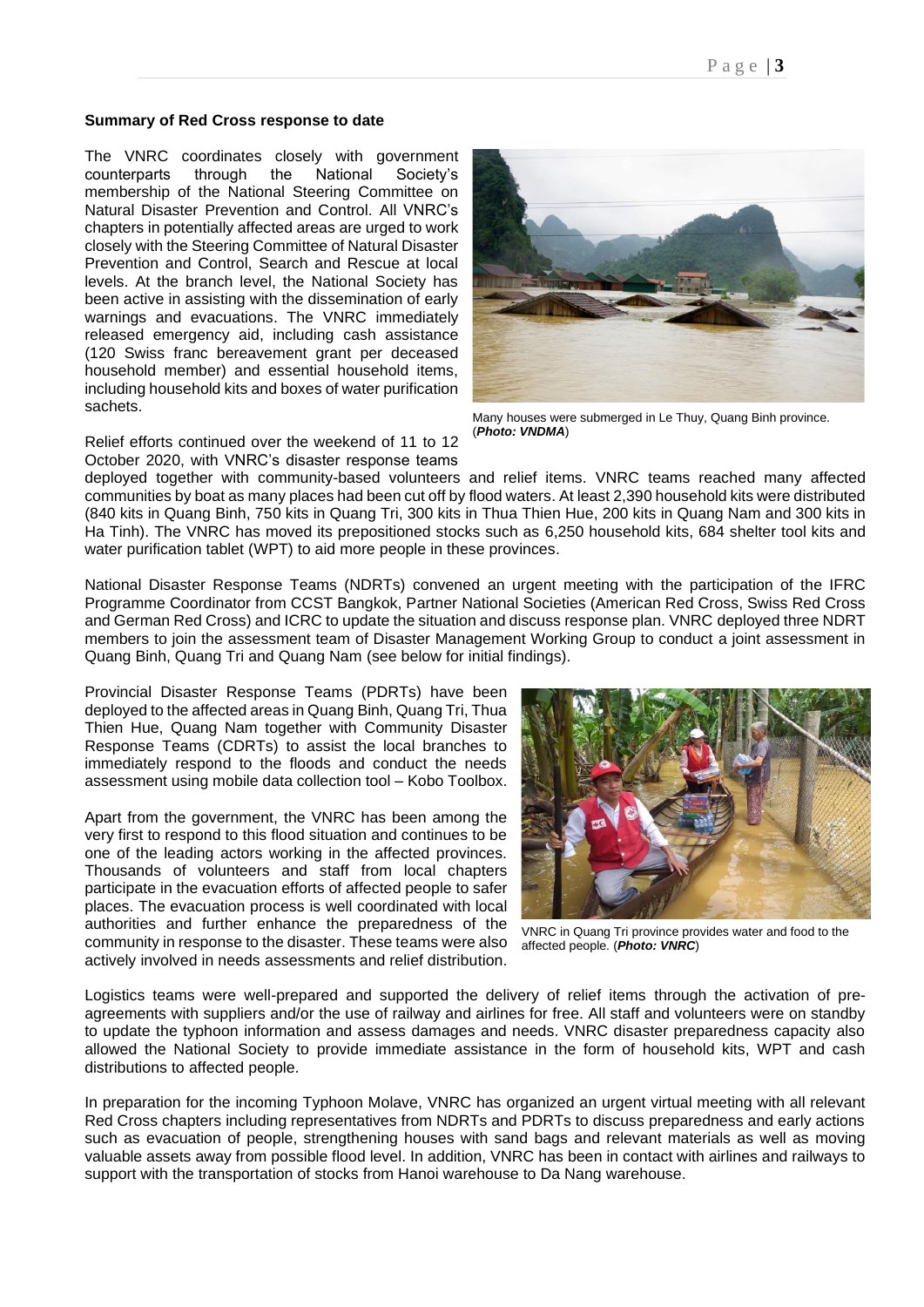#### **COVID-19 pandemic update in Viet Nam**

In light of the COVID-19 pandemic, as of 27 October 2020, Viet Nam had confirmed 1,169 cases of COVID-19 with 35 deaths, though 1,010 patients have recovered, and the country has witnessed no community infection in the past eight weeks. The country has suspended the entry of all foreigners from 22 March 2020 until further notice to limit the spread of COVID-19. The measure will not apply to diplomats, officials, foreign investors, experts, and skilled workers. However, wearing masks and social distancing are still applied in public places. Information on VNRC response to COVID – 19 pandemic in Viet Nam can be found in [GO Platform.](https://go.ifrc.org/emergencies/4285#details)

#### **Needs assessment and targeting**

Three joint assessment teams (JAT) were established and deployed to the most affected provinces of Quang Binh, Quang Tri, Thua Thien Hue and Quang Ngai from 20 to 24 October 2020 with the participation of 16 international organizations and VNDMA. In the meantime, VNRC will continue to conduct detailed needs assessment in coming days and weeks to inform the operation of both emergency and recovery interventions.

The assessment team's initial findings have highlighted the following needs:

- WASH (access to drinking water, sanitation and hygiene).
- Food (covered by the Government of Viet Nam).
- Shelter (support to repair and rebuilding as well as access to household items).
- Education (support to affected schools inundated with water and mud).
- Cash to restore livelihoods (agriculture, aquaculture, livestock, small businesses).
- Health (assistance to flooded health centres and waterborne disease prevention).
- Ensuring that the response is gender-sensitive and disability-inclusive and the preferred feedback communication channel is identified.



150 people was staying in the Commune PC Office in Tan Ninh commune, Quang Ninh, Quang Binh since 18 October 2020. (*Photo: JAT*)

According to the JAT report, there are findings related to safety and security in evacuation sites. For example, thousands of people had to evacuate to safe places for three to 14 days (Hue: 15,147 households; Quang Binh: 29,793 households and Quang Tri: 15,372 households). Evacuation sites are often in public places (community houses or commune people's committee offices) or neighbour's houses. These locations often do not have dedicated sleeping areas separated by gender. They often become overcrowded with both family and non-relatives which limits privacy and can lead to conflict between families, general harassment and intimidation, increased risk of violence and sexual harassment to women and girls and boys. In many cases affected families have no electricity, no flashlights and mobile phones were out of battery. Women - especially single or widowed women - do not feel comfortable/safe to stay in these places. Some of them tried to go back to their houses as soon as they could, even their houses are still inundated. Evacuation sites are not accessible for people with disabilities. They do not provide facilities for basic health services and sanitation for evacuated people. Many have no bathrooms and toilets at all, or no separate bathrooms and toilets in the evacuation sites.

Based on the impact of the disaster, the identified urgent needs, and the capacity of its branches in the affected areas, VNRC is targeting the most vulnerable poor households that have been severely affected by the floods.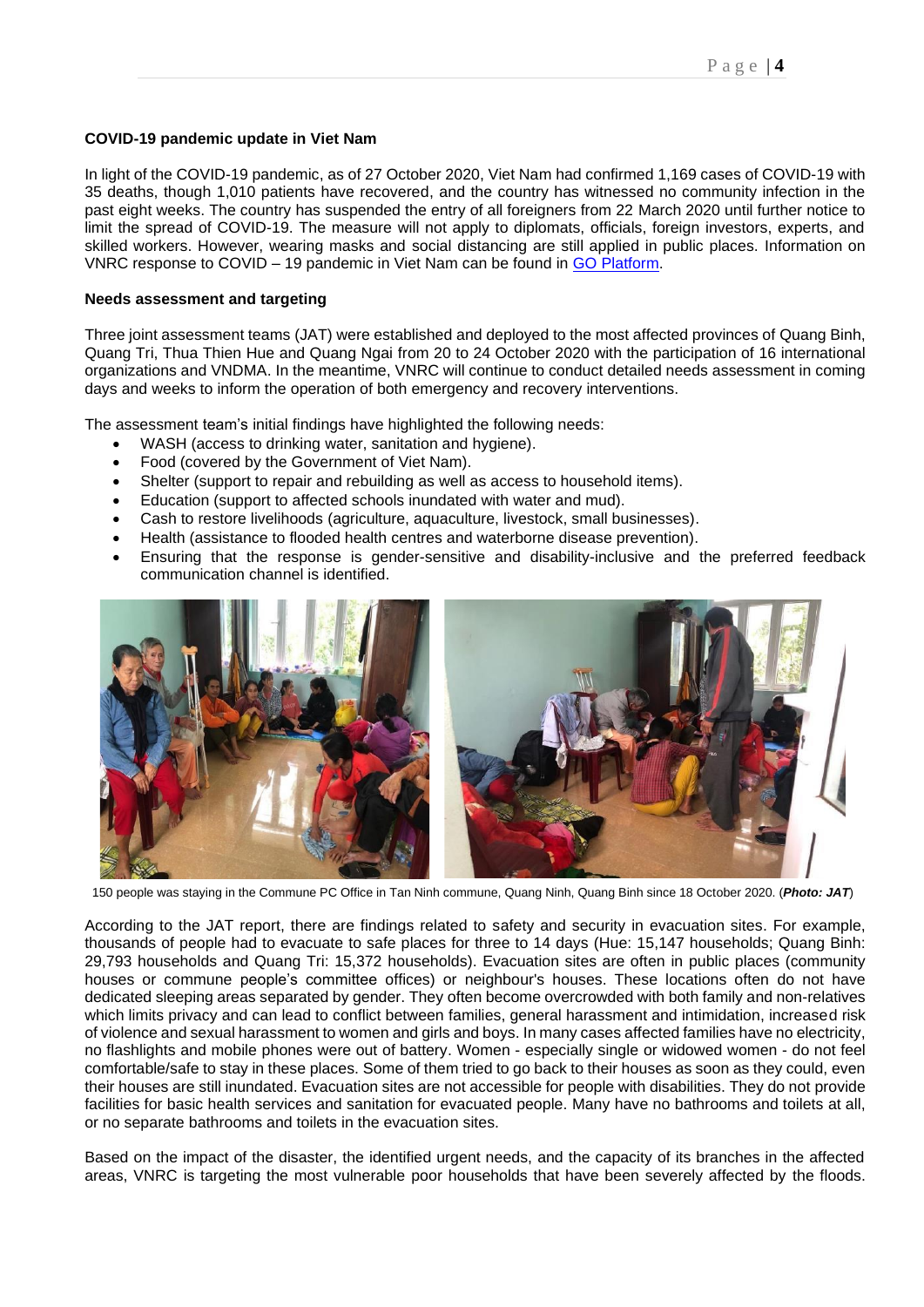While lost livelihoods and/or houses severely damaged will be considered the most important criteria for selecting people to receive cash assistance, the following criteria will be taken into account during the process of prioritization. Four targeted provinces are Quang Binh, Quang Tri, Thua Thien Hue and Quang Binh. The primary and secondary criteria of people targeted to be reached will be outlined in the emergency plan of action.

The IFRC security plans will apply to all IFRC staff throughout. Area specific Security Risk Assessment will be conducted for any operational area should any IFRC personnel deploy there; risk mitigation measures will be identified and implemented. All IFRC must, and RC/RC staff and volunteers are encouraged, to complete the IFRC Stay Safe e-learning courses, i.e. Stay Safe Personal Security, Stay Safe Security Management and Stay Safe Volunteer Security online training.

With regards to VNRC staff and volunteers, the National Society's security framework is being applied. In terms of security during distributions, the national society is working very closely with local government in the identification of appropriate distribution points considering aspects such as access and security as well as COVID-19 prevention measures such as hand-washing, wearing face-masks and social distancing.

#### **Coordination and partnerships**

The Government of Viet Nam has engaged with various partners (UN agencies, INGOs, Disaster Management Working Group (DMWG) and private sectors) right from the onset of the floods to coordinate the relief effort and identify the needs through meetings and joint missions. At the coordination meeting convened by the VNDMA on 27 October 2020, several agencies including the UN committed to seek resources to assist the relief and recovery effort. VNDMA is working with UN agencies and INGOs to map out resources and interventions to avoid duplication and enhance coordination.

The VNRC is a member of the Humanitarian Country Team and sits on the Cash Working Group as well as convening the IASC Shelter Cluster. VNRC has joined the DMWG meeting and continues to informally share information with these groups as requested. In addition, VNRC has close relationships with members of the local corporate sector including The Coca-Cola Company, Procter & Gamble and CP Group, who have provided some in-kind assistance including fresh water-bottles and food items.

The VNRC also received requests from foreign embassies (Swiss Embassy and Chinese Embassy in Viet Nam), USAID and some private sector companies to provide updates on the current situation and requests for proposals to support VNRC in the response. USAID confirmed that it will support the response with a grant of 100,000 US dollars for relief activities; the Red Cross Society of China through the Chinese Embassy in Viet Nam confirmed support of 100,000 US dollars; and Singapore Red Cross confirmed support of 25,000 US dollars. The Republic of Korea National Red Cross, the Prudential Insurance, Coca-Cola Company and Facebook have closely worked with VNRC to provide in-kind donation.

## **Proposed Areas for intervention**

The operation aims to meet the immediate and longer-term needs of 40,000 of the most vulnerable affected households (160,000 people) in four targeted provinces within 12 months. Targeted people will be assisted through shelter, livelihoods and basic needs, health, WASH, disaster risk reduction, community engagement and accountability as well as protection, gender and inclusion. Activities include repair, rebuild of shelters and safe shelter promotion as well as provision of household items; provision of water purification tablets and deployment of water purification units as well as jerry cans and water storage containers together with hygiene promotion activities; cash and voucher assistance through multipurpose cash grants (MPCG) and conditional livelihoods grants; health promotion activities, and epidemic control for volunteers (ECV).

The operation will be delivered in a manner that minimizes the risk of COVID-19 transmission for disaster-affected people. VNRC will ensure adequate coordination and cooperation with other partners working in the areas and the local authorities to avoid any potential duplication and feedback system such as hotline will be set up and available in all targeted communities to receive reflection from the affected people. Post distribution monitoring and beneficiary satisfaction survey will be conducted in all targeted areas.

The target locations and scope of intervention may vary due to the commitment and ongoing support from other humanitarian actors including UN agencies, INGOs, private sectors, organizations and individuals.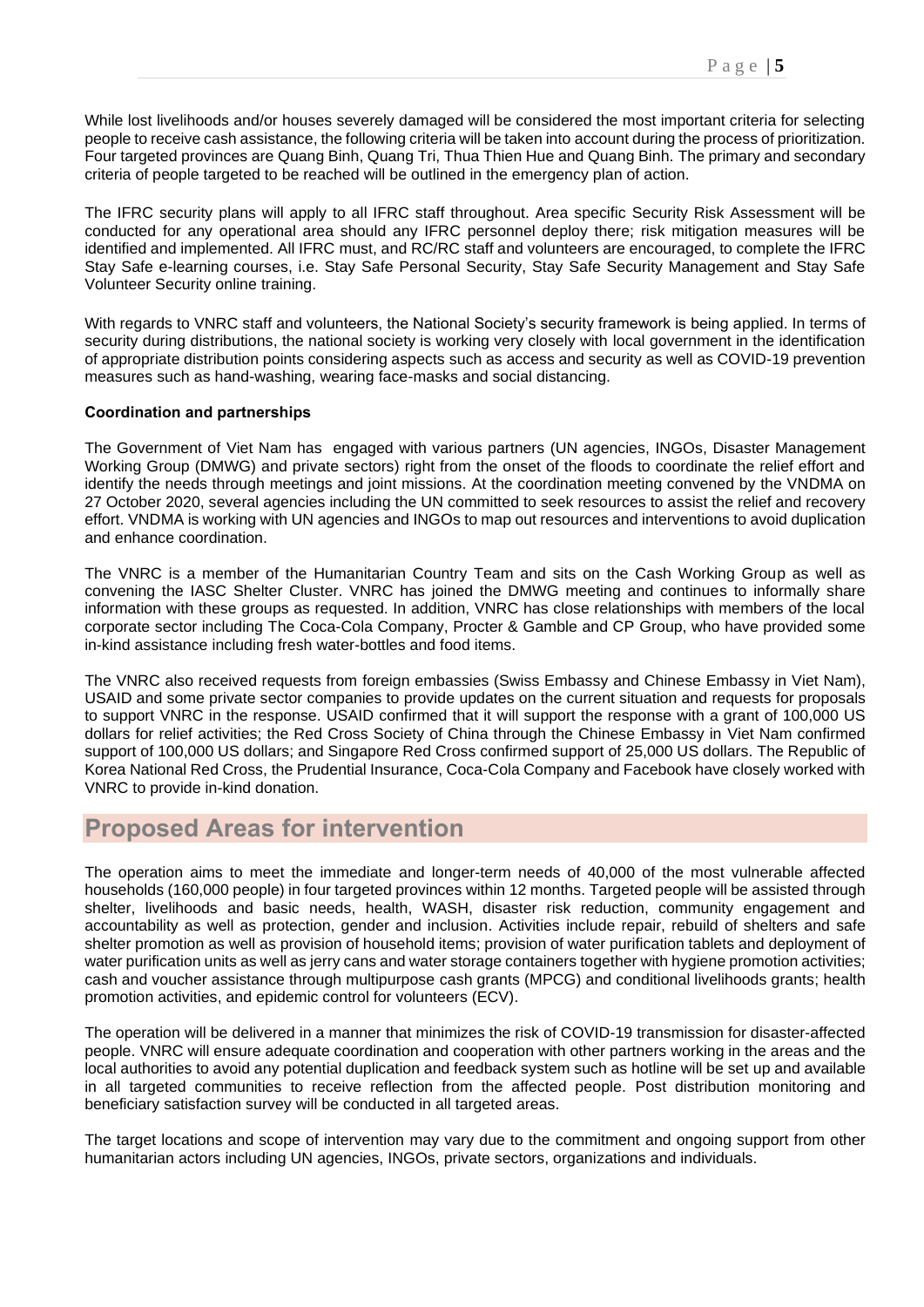Below is the breakdown of people to be reached through the EA (some people will be reached by multiple sectors):

| <b>Shelter</b> | Livelihood and<br>basic needs | <b>Health</b> | <b>WASH</b> | <b>DRR</b> | <b>PGI &amp; CEA</b> |
|----------------|-------------------------------|---------------|-------------|------------|----------------------|
| 44,000         | 17,200                        | 50,000        | 84,000      | 24,000     | 160,000              |

## **Areas of Focus**



#### **Shelter**

**People targeted: 44,000** Male: 22,000 Female: 22,000 **Requirements (CHF): 1,600,000**

### Proposed intervention

Out of the 310,000 houses that were inundated, over 37,000 houses were destroyed and damaged to various extent, from totally collapsed, partial damage (cracks, damage to walls, windows, foundation and structure). Based on the initial data collected, the main impacts of the disaster have been to shelter, household items and livelihoods.

At least 10,000 households will be reached in four targeted provinces. VNRC plans to distribute 5,000 household kits and 5,000 shelter tool kits due to the damage's assessment and recommendations from JAT report. It is expected that 5,000 household kits and 5,000 shelter tool kits will reach the affected people within three months.

In addition, 400 households will be fully supported with newly built houses (flood resistant houses) and 650 affected households will be provided with conditional cash (voucher for materials) for repairing damaged houses. The repair and construction work will be implemented within nine months with strict guidelines and monitoring from VNRC and technical partners. Trainings will be provided for local government agencies and households on safe shelter and how to reinforce houses before natural disasters together with distribution of IEC materials. The disbursement of cash support to affected households will be done through financial service providers (FSPs).



Damaged and flooded houses in Quang Binh province. (*Photo: JAT report*)



## **Livelihoods and basic needs**

**People targeted: 17,200** Male: 8,600 Female: 8,600 **Requirements (CHF): 730,000**

### Proposed intervention

It is estimated that 55 million tons of food stock and 700 million tons of seeds; 1,000 hectares of paddy rice and 7,700 hectares of cash crop; 4,400 hectares of aquaculture (without Quang Binh report); 6,700 cattle and 760,000 poultry; 330 hectares of perennial trees and 640 hectares of fruit trees are already lost and damaged.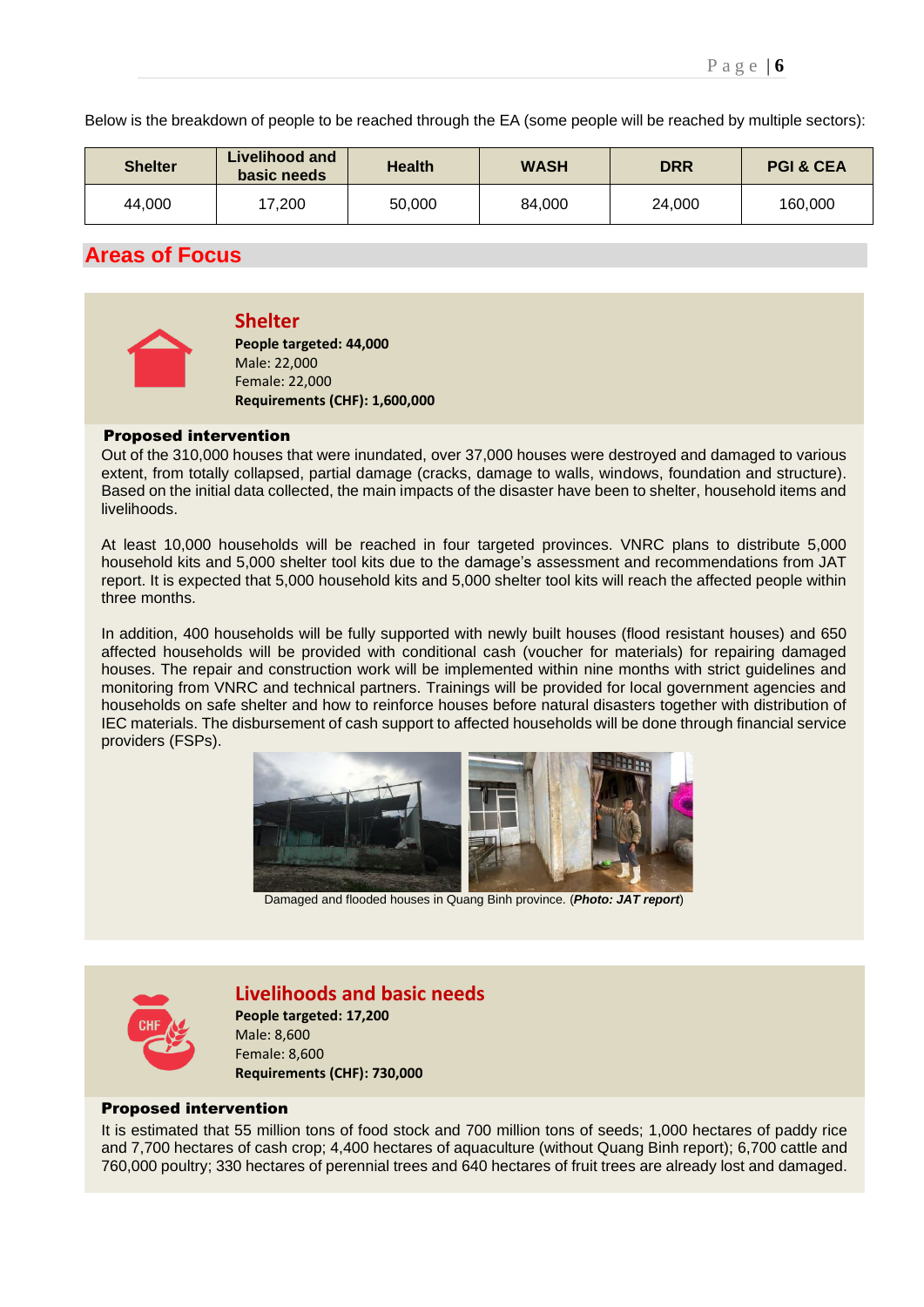VNRC plans to use cash to deliver support to affected communities considering its experience on cash and voucher assistance programmes. The ongoing distribution of rice and in-kind food by the government and partners will only cover 10-20 per cent of food needs based on the recommended calculation of minimum expenditure basket (MEB) per month of each household to ensure food security.

The objective is to support restoration of food security and livelihood activities in five provinces that are most affected. A total of 4,300 households will be targeted to receive unconditional multipurpose cash grants (MPCG) to ensure gaps in food and immediate basic needs are address with consideration of the minimum expenditure basket (MEB) calculation as endorsed by the cash working group. A total of 1,000 households will be provided with conditional livelihood grants to support replacement of livelihood assets and restoration of livelihood activities. It is estimated that 17,200 people will benefit directly from this project with 12 months of implementation.

The planned interventions will help the affected communities to purchase essential commodities and address immediate needs (food, medicine, school expenses, etc.) while ensuring to restore food and income sources and mitigate negative coping such as cycle of debts. The conditional grants will help to support early livelihood recovery after further community consultations.



### **Health**

**People targeted: 50,000** Male: 25,000 Female: 25,000 **Requirements (CHF): 50,000**

#### Proposed intervention

Continuing heavy rain and flooding increases the risk of health issues such as communicable and vectorborne diseases. There is an urgent need to promote health education for the population in affected areas to reduce risk of illnesses and improve living conditions.

The VNRC is targeting the most vulnerable households affected by the floods and which were already in a situation of poverty. VNRC is already developing training materials on the topic of Epidemic Control for Volunteers (ECV). Modules shall cover the prevention and control of COVID-19 transmission, respiratory diseases, diarrheal disease, skin diseases, eye diseases, and other infectious water- and vector- borne diseases. 150 Red Cross volunteers in four provinces will be selected for training sessions taking place in four provinces within two months. After the training, volunteers will conduct health education sessions with communities to ensure people are aware of possible health risks and how to prevent them from happening. At least 50,000 beneficiaries will receive health education sessions.

The VNRC's chapters in targeted provinces have closely worked with the local authorities and health sector in order to have a regular review of epidemiological trends to ensure activities target those areas at a higher risk of disease transmission.



### **Water, sanitation and hygiene**

**People targeted: 84,000** Male: 42,000 Female: 42,000 **Requirements (CHF): 200,000**

#### Proposed intervention

Floods and typhoons have destroyed residential buildings, leading to displacement, overcrowding, increased exposure to animals and insects, and worsened living conditions. They also damaged infrastructure (such as sewage systems or electrical supply), the agricultural process, and health care facilities. This indirectly led to the transmission of infectious and vector-borne diseases, increased physiological stress, exacerbation of existing conditions, malnutrition, and lack of access to preventative and curative health care.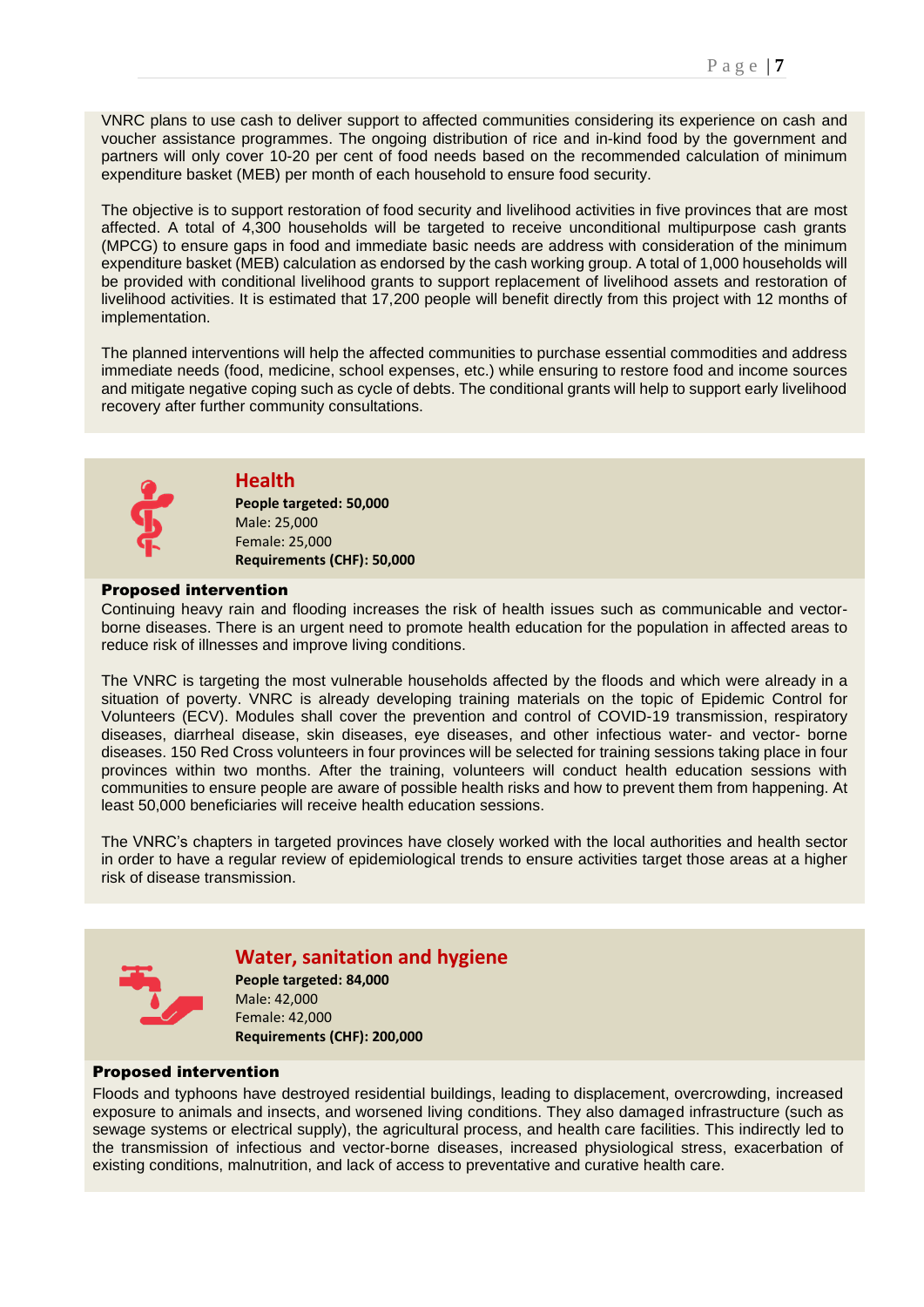There is a shortage of safe water following the floods. To respond to the pressing WASH needs, VNRC has distributed water purification tablets (480,000 tablets of Aquatab tablet and 144,000 P&G water purification sachets) from its prepositioned stocks for immediate distribution.

Furthermore, heavy floods affecting/contaminating many water-wells and water sources, there is a high need of household water containers in the community.



Living in evacuation centre - Tân Ninh Commune People Committee Office, Quảng Ninh District, Quang Binh Province. (*Photo: VNRC*)

It is proposed that at least 20,000 households will receive water purification tablets with a total of 2,400,000 Aquatab tablets (120 tablets per household for one-month supply of daily use), orientation on its use and post distribution monitoring. Since the floods have damaged people's water storage facilities, VNRC will provide support to 1,000 households with water storage containers (1,000 liter capacity) to enable affected households to reserve water along with jerry cans as well as deployment of water purification units. Hygiene promotion activities will also be provided to the affected people during the distribution of WPTs, water supply and in conjunction with the disease prevention. VNRC will continue to mobilize its volunteers to work with local authorities to clean up the environment after the water receding. In the meantime, hygiene practice will be incorporated under the school safety and education under DRR. The proposed activities will be closely coordinated with other relevant actors who address the sanitation needs.



## **Protection, Gender and Inclusion**

**People targeted: 160,000** Male: 80,000 Female: 80,000 **Requirements (CHF): 60,000**

### Proposed intervention

The operation will ensure the promotion and participation of men and women of different age groups through trainings and consultation and conduct a gender and diversity analysis to understand and respond to individual and groups based on their specific needs, risks and concerns. Sex, age and disability disaggregated data (SADDD) will be collected and analysed and will be informing the emergency response. A continuous dialogue among the different stakeholders will be fostered to ensure programmes mainstream DAPS (Dignity, Access, Participation and Safety) approach and Minimum Standard on Protection, Gender and Inclusion, based on the identified needs and priorities of humanitarian imperatives on the ground.

Activities will support the assessment teams to ensure collection and analysis of sex-age and disabilitydisaggregated data and provide chapter level orientation for staff and key volunteers on protection, gender and inclusion with specific focus on Minimum Standard Commitments incorporation with other trainings as well as ensure identification and proactive inclusion of different target groups including gender, diversity and disability in beneficiary selection process.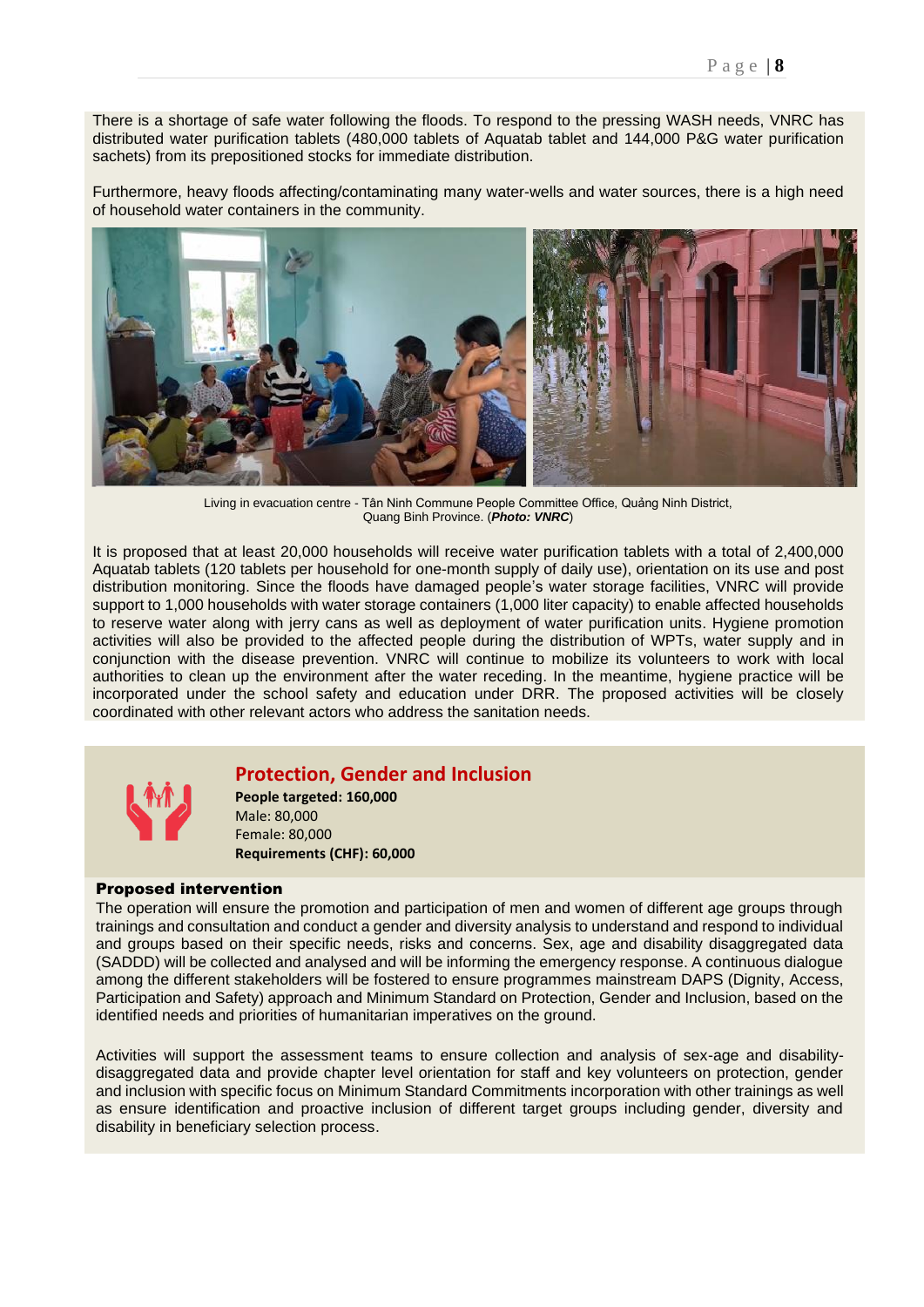

## **Disaster Risk Reduction**

**People targeted: 24,000** Male: 12,000 Female: 12,000 **Requirements (CHF): 480,000**

### Proposed intervention

There are findings regarding the shortage of capacity on disaster preparedness and response of local government and mass organizations/local communities/schools and the need to improve the early warning system as well as development of early warning messages. These should be tailored made for each hazard and dissemination to the public through simulation exercises to prepare for upcoming disasters as well as community based disaster risk management/assessment (CBDRM/A) training and integration of DRR/CCA into social economic development plans.

It is targeted that 12 districts, 24 communes and 200 villages in four provinces will benefit from these interventions.

Interventions planned include:

- *-* Provincial disaster response teams' trainings.
- *-* Equipment for Provincial Disaster Response Teams.
- *-* PEER/CADRE/First Aid trainings for Community Disaster Response Teams.
- *-* Disaster preparedness and response trainings for communities.
- *-* Safe school trainings, assessment and improvements for target schools including hygiene promotion and practice and disease prevention.
- *-* Disaster preparedness and response trainings for teachers and management boards.
- *-* CBDRM/A trainings.
- *-* CBDRA and DRR plan as well as contingency planning development/revision.
- **Small mitigation projects.**
- *-* Training on integration of DRR/CCA into socio-economic development plan (SEDP).
- *-* Emergency response drills.

## **Strategies for Implementation**

**Requirements (CHF): 780,000**

Based on the demand for technical and coordination support required to deliver this operation, the following programme support functions will be put in place to ensure an effective and efficient technical coordination: **operations management, human resources, logistics and supply chain; information technology support (IT); information management; communications; security; planning, monitoring, evaluation, and reporting (PMER); partnerships and resource development; and finance and administration**. More details are in the Emergency Plan of Action.

# **Funding Requirements**

See attached IFRC Secretariat Funding Requirements [\(Annex 1\)](#page-10-0) for details.

**Jagan Chapagain** Secretary General

\_\_\_\_\_\_\_\_\_\_\_\_\_\_\_\_\_\_\_\_\_\_\_\_\_\_\_\_\_\_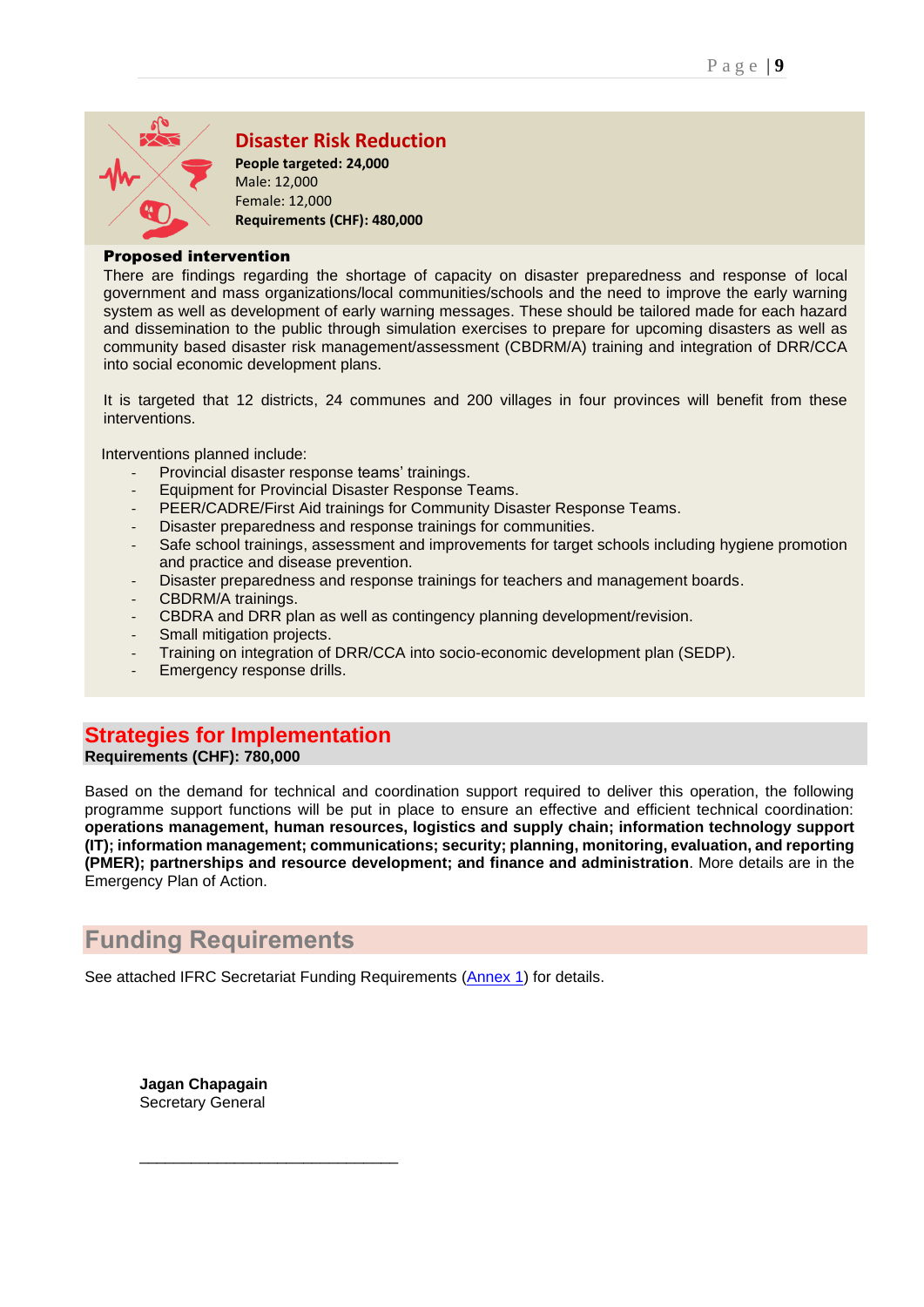| Reference<br>documents                   | For further information, specifically related to this operation please contact:       |  |  |
|------------------------------------------|---------------------------------------------------------------------------------------|--|--|
| $\overline{\mathbf{z}}$                  | In the Viet Nam Red Cross Society                                                     |  |  |
| Click here for:                          | Nguyen Hai Anh, secretary general; phone: + 84-869377999,<br>$\bullet$                |  |  |
| <b>DREF</b><br>$\bullet$                 | email: international@redcross.org.vn                                                  |  |  |
| <b>Operation</b>                         | Tran Si Pha, operation manager; phone: + 84-973657676;<br>$\bullet$                   |  |  |
| Emergency<br>$\bullet$<br>Plan of Action | email: tranphavnrc@gmail.com                                                          |  |  |
| (EPoA)                                   | In the IFRC Country Cluster Support Team, Bangkok                                     |  |  |
|                                          | Nguyen Hung Ha, programme coordinator; email: hungha.nguyen@ifrc.org                  |  |  |
|                                          |                                                                                       |  |  |
|                                          | In IFRC Asia Pacific Regional Office, Kuala Lumpur                                    |  |  |
|                                          | Gwendolyn Pang, deputy regional director; email: gwendolyn.pang@ifrc.org<br>$\bullet$ |  |  |
|                                          | Necephor Mghendi, head of DCPRR; email: necephor.mghendi@ifrc.org<br>$\bullet$        |  |  |
|                                          | Nur Hayati Ahmad, operations coordinator;<br>$\bullet$                                |  |  |
|                                          | email: OpsCoord.southeastasia@ifrc.org                                                |  |  |
|                                          | Antony Balmain, communications manager; email: antony.balmain@ifrc.org<br>$\bullet$   |  |  |
|                                          | For planning, monitoring, evaluation and reporting (PMER) enquiries                   |  |  |
|                                          | Liew Siew Hui, PMER manager; email: siewhui.liew@ifrc.org<br>$\bullet$                |  |  |
|                                          | Fadzli Saari, PMER coordinator; email: fadzli.saari@ifrc.org<br>$\bullet$             |  |  |
|                                          |                                                                                       |  |  |
|                                          | <b>In IFRC Geneva</b>                                                                 |  |  |
|                                          | Christina Duschl, senior officer, operations coordination;<br>$\bullet$               |  |  |
|                                          | email: christina.duschl@ifrc.org                                                      |  |  |
|                                          | Nelson Castano, operations coordination manager;<br>$\bullet$                         |  |  |
|                                          | email: nelson.castano@ifrc.org                                                        |  |  |
|                                          | For IFRC Resource Mobilization and Pledges support:                                   |  |  |
|                                          | IFRC Regional Office for Alice Ho, partnership in emergency coordinator;<br>$\bullet$ |  |  |
|                                          | email: PartnershipsEA.AP@ifrc.org                                                     |  |  |
|                                          |                                                                                       |  |  |
|                                          | For In-Kind donations and Mobilization table support:                                 |  |  |
|                                          | IFRC Regional Office for Jang Siok Kun, regional<br>logistics manager;                |  |  |
|                                          | email: siokkun.jang@ifrc.org                                                          |  |  |
|                                          |                                                                                       |  |  |

## **How we work**

All IFRC assistance seeks to adhere to the **Code of Conduct** for the International Red Cross and Red Crescent Movement and Non-Governmental Organizations (NGO's) in Disaster Relief and the **Humanitarian Charter and Minimum Standards in Humanitarian Response (Sphere**) in delivering assistance to the most vulnerable. The IFRC's vision is to inspire**, encourage, facilitate and promote at all times all forms of humanitarian activities** by National Societies, with a view to **preventing and alleviating human suffering**, and thereby contributing to the maintenance and promotion of human dignity and peace in the world.

The IFRC's work is guided by Strategy 2020 which puts forward three strategic aims:



Save lives. protect livelihoods, and strengthen recovery from disaster and crises.



Enable healthy and safe living.



Promote SOCial inclusion and a culture of<br>non-violence and peace.